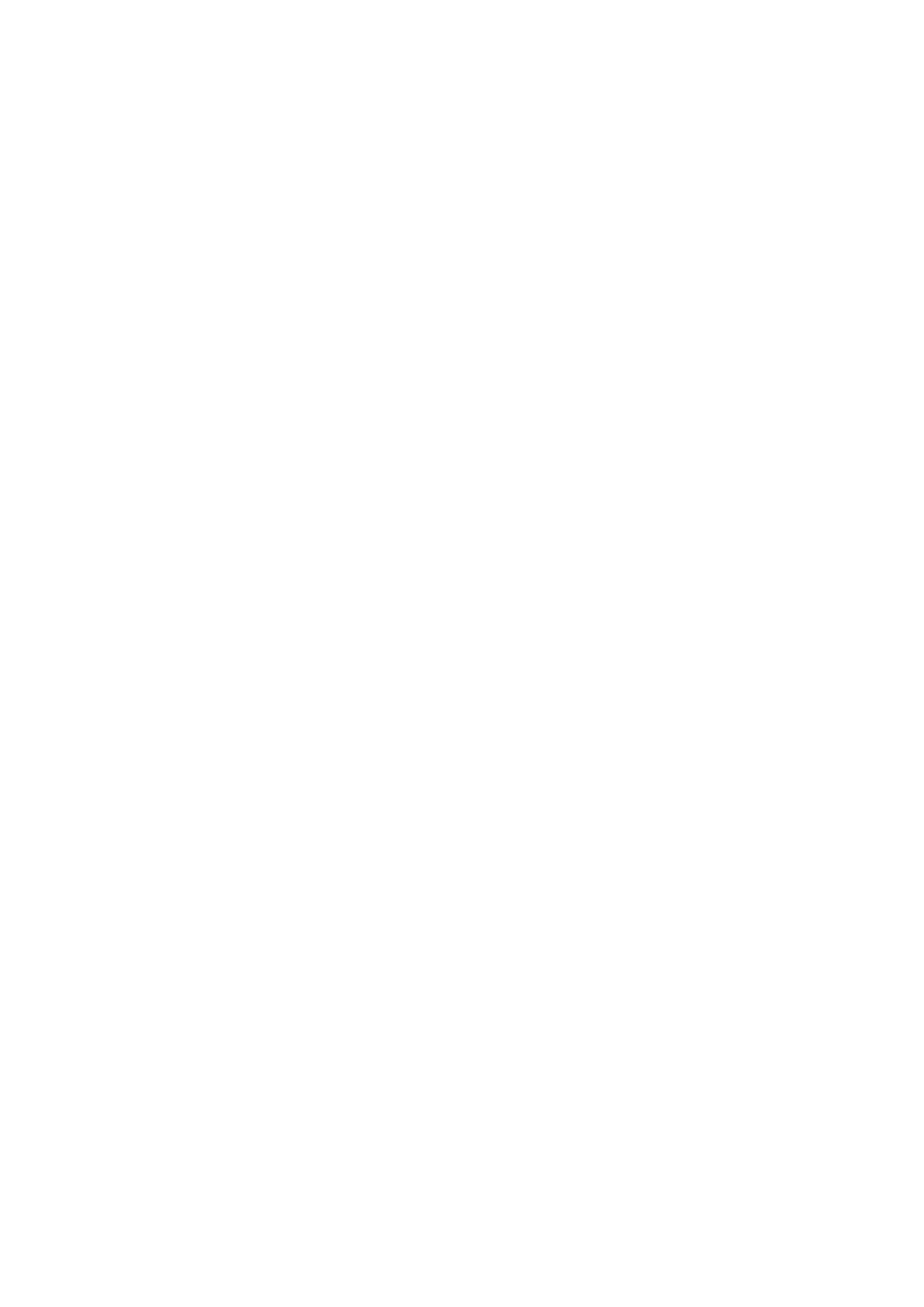<span id="page-2-0"></span>Assessment, evaluation, CEFR CEFR implementation in primary, secondary education

Assessment, evaluation, CEFR CEFR implementation: languages in

higher (tertiary) education

# <span id="page-2-1"></span>Andorra

Foreign language teaching/learning Language learning, motivation Wholeschool approach

<span id="page-2-2"></span>Armenia

Assessment, evaluation, CEFR CEFR implementation

Foreign language teaching/learning Language teacher competences in secondary education

# CLIL, Digital learning, Plurilingual and intercultural approaches Language of schooling

<span id="page-2-3"></span>Austria

Plurilingual and intercultural approaches Language of schooling in primary and secondary education

**CEFR** Curriculum development, methodology

## Plurilingual and intercultural approaches

Languages across the curriculum/subject teaching, CLIL, language awareness in primary and secondary education

Plurilingual and intercultural approaches Transdisciplinary approaches translanguaging

Foreign language teaching/learning Foreign language teacher education and teacher competences

Early language learning

Assessment, evaluation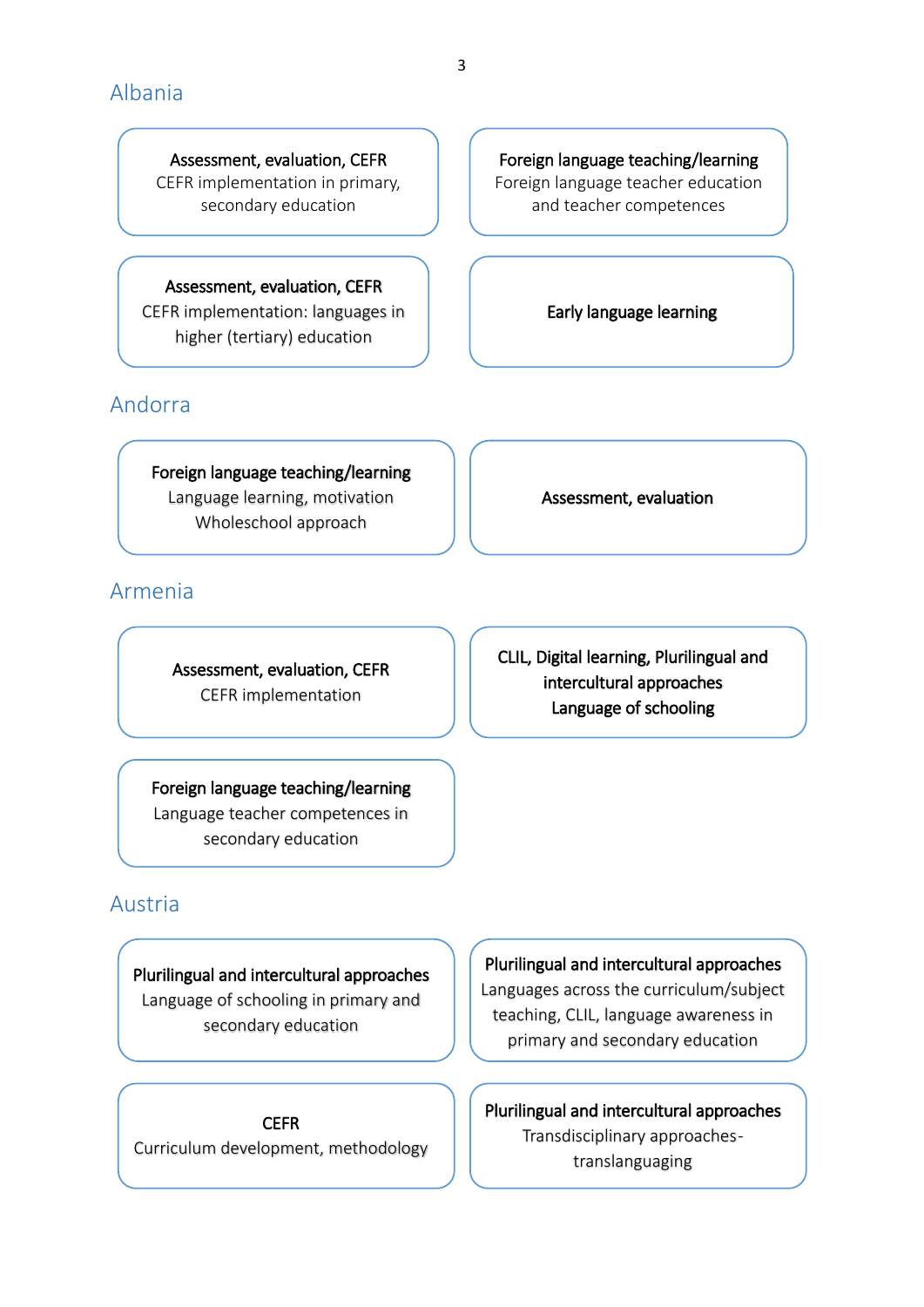Plurilingual and intercultural approaches Plurilingual education in tertiary education

**Inclusive approaches to language education** Sign language; CEFR

## <span id="page-3-0"></span>Bosnia and Herzegovina

#### Assessment, evaluation, CEFR

CEFR implementation in primary and secondary education

CLIL in tertiary education

#### Foreign language teaching/learning

Foreign language teacher competences/education

Evaluation and assessment

Early language learning in the preschool sector

Plurilingual and intercultural approaches

# <span id="page-3-1"></span>Bulgaria

Assessment, evaluation and a set of the CLIL

Digital learning **Early Language learning** Early language learning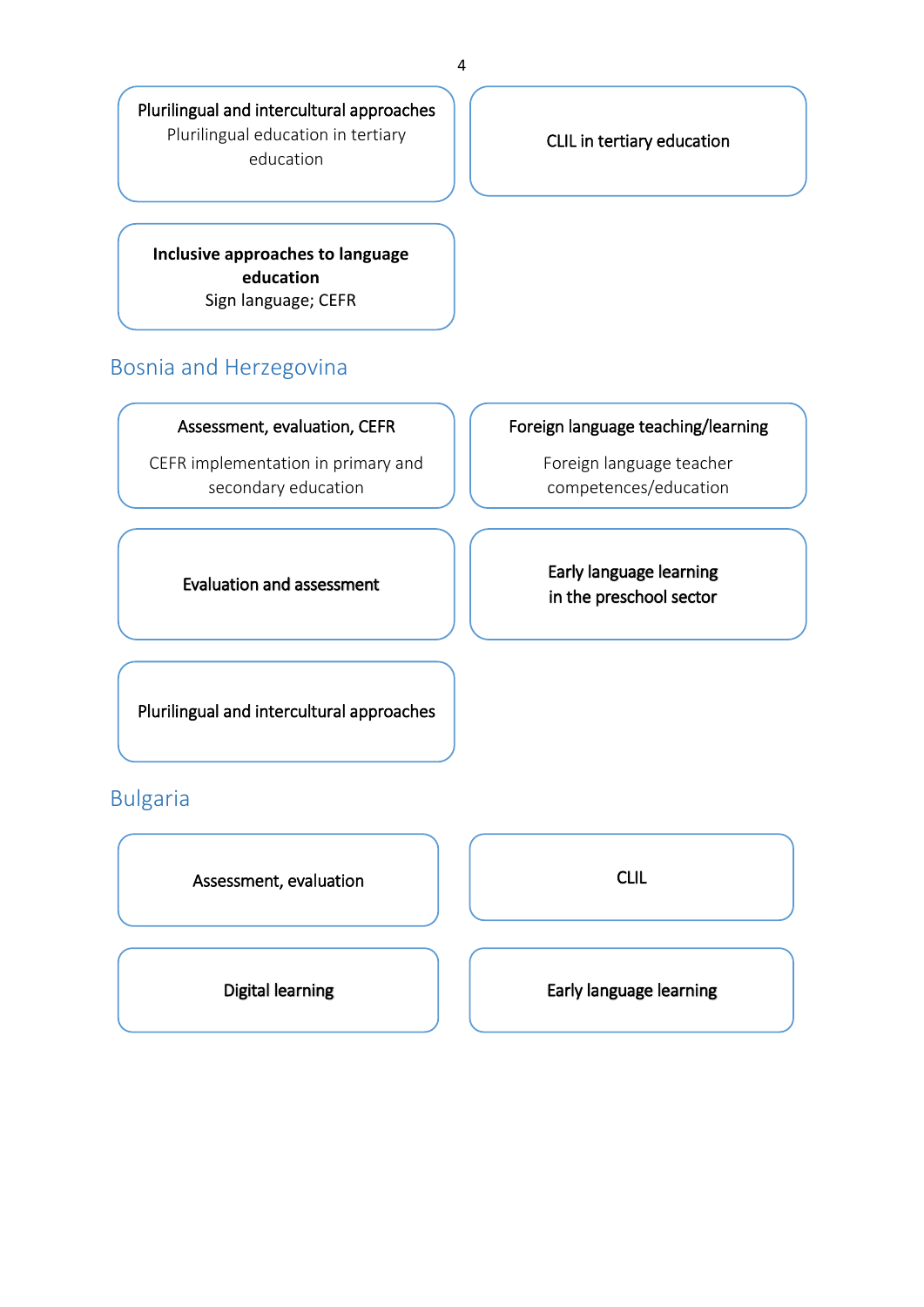## <span id="page-4-0"></span>Croatia

#### Foreign language teaching/learning

Language teacher competences

#### Assessment, evaluation

European Language Portfolio in primary and secondary education

# <span id="page-4-1"></span>Cyprus

#### Assessment, evaluation

European Language Portfolio in primary and secondary education

Plurilingual and intercultural approaches language of schooling/migrant education in primary and secondary education

> Digital learning in primary and secondary/vocational education

# <span id="page-4-2"></span>Czech Republic

Digital learning in primary and secondary education

Assessment, evaluation, CEFR in secondary education

CLIL in primary education

#### Language teacher competences primary and secondary education

Foreign language teaching/learning Acquisition of 2<sup>nd</sup> foreign language in vocational education

## Assessment, evaluation leaving exam in upper secondary school

5

## Assessment, evaluation, CEFR

in primary and secondary education

Languages in vocational and higher education

CLIL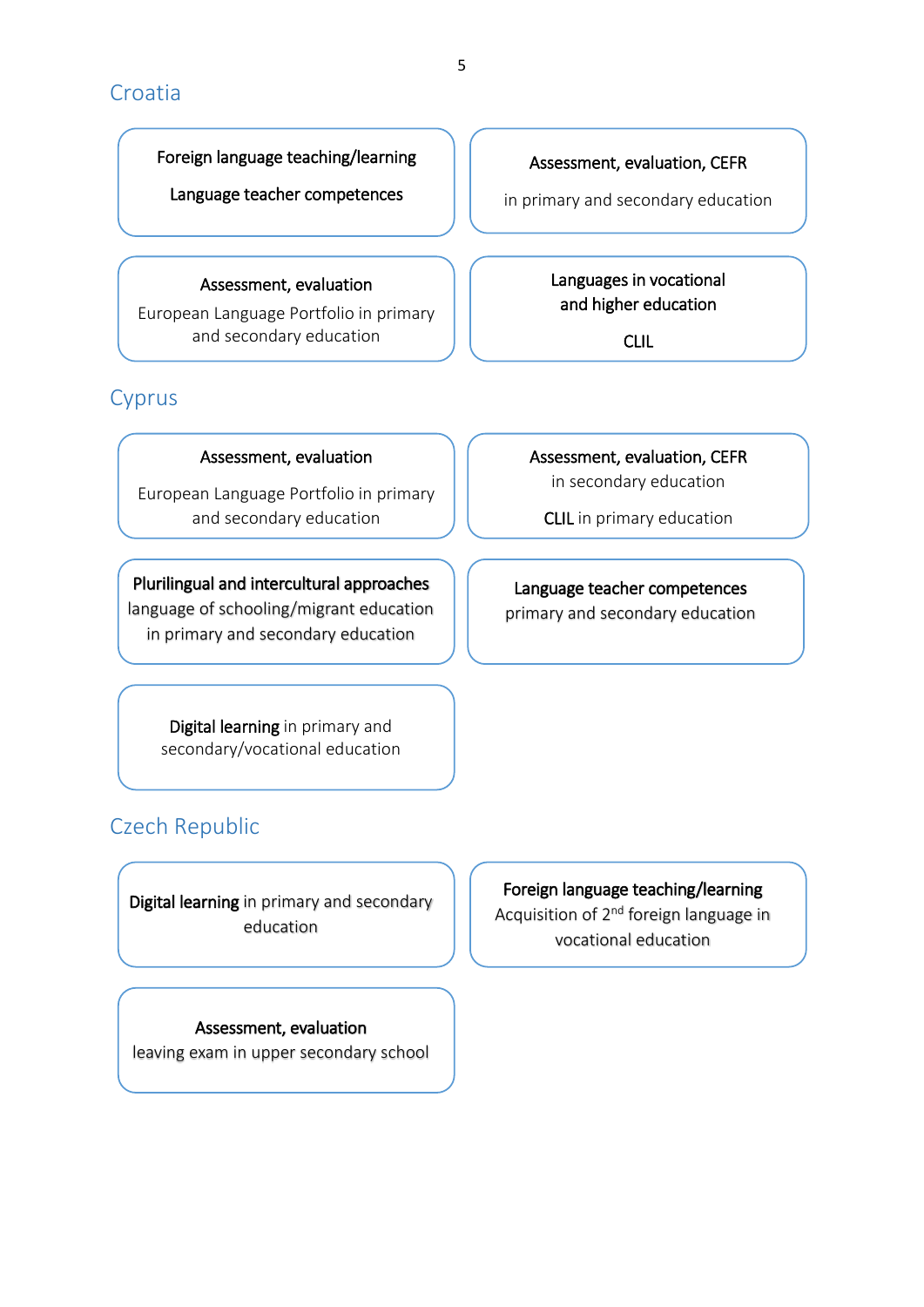# <span id="page-5-0"></span>Denmark

Foreign language teaching/learning Language learning, motivation Early language learning Plurilingual and intercultural approaches

Languages in vocational and higher (tertiary) education CLIL

Digital learning and **CEFR** implementation

## <span id="page-5-1"></span>Estonia

Foreign language teaching/learning Acquisition of 2<sup>nd</sup> foreign language

Assessment, evaluation, CEFR Implementation of CEFR and companion

volume

Early language learning **Assessment and evaluation** 

# <span id="page-5-2"></span>Finland

#### Early language learning

in early childhood education and care, pre-primary and primary education

Linking descriptors for Competences for Democratic Culture and the 2018 CEFR

Plurilingual and intercultural approaches

Culturally responsive education

Plurilingual and intercultural approaches

Language awareness

Plurilingual education

Subject teaching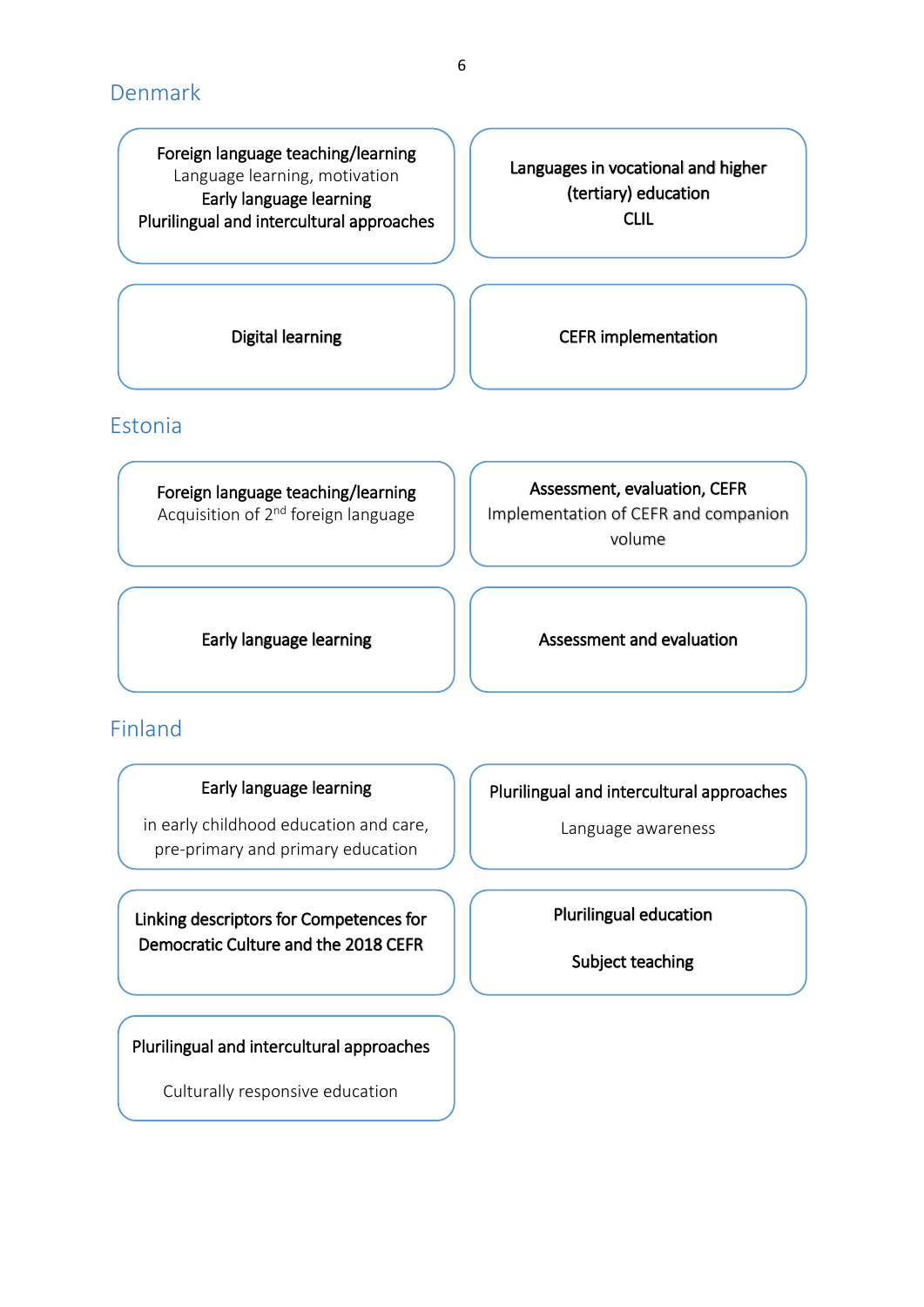## <span id="page-6-0"></span>France

Early language learning Teacher training

Innovation and project approach Teacher training

## <span id="page-6-1"></span>Germany

Digital learning

Plurilingual and intercultural approaches Language of schooling Languages across the curriculum/subject teaching

CLIL Teacher training

CLIL (Foreign) language teaching in vocational education

## <span id="page-6-2"></span>Greece

Innovation in language education

Plurilingual and intercultural approaches Transdisciplinary approaches Language across the curriculum/subject teaching

Digital learning

Plurilingual and intercultural approaches Migrant education

Foreign language teaching/learning

Acquisition of a 2<sup>nd</sup> foreign language

7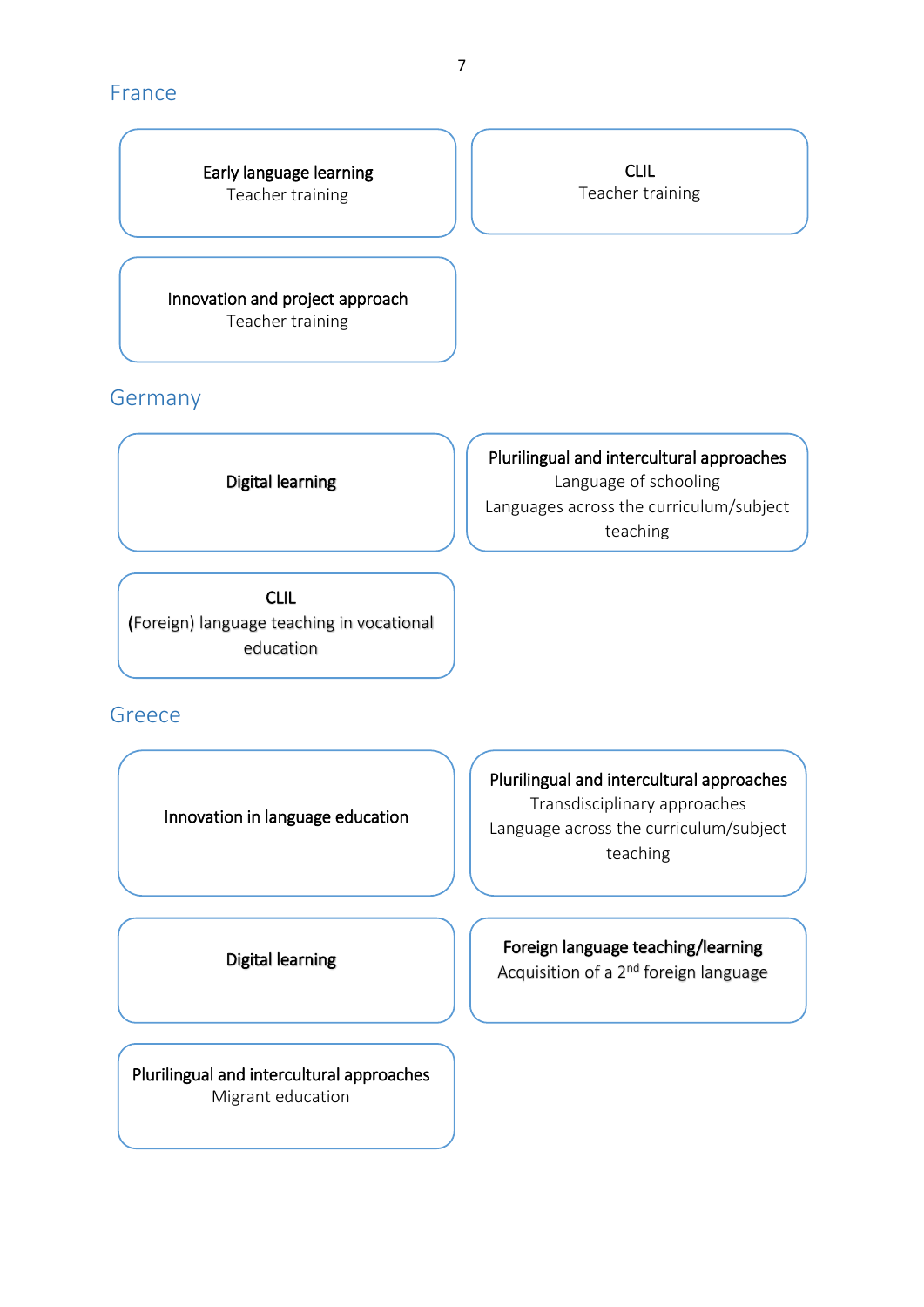<span id="page-7-0"></span>Foreign language teaching/learning Acquisition of 2nd foreign language in primary education

Foreign language teaching/learning Acquisition of a 2nd foreign language

# <span id="page-7-1"></span>Ireland

Foreign language learning in primary and secondary education CLIL

Foreign language teaching/learning Foreign language teacher education/competences

Foreign language teaching/learning Acquisition of 2nd and 3rd foreign language

Mobility and employment

## <span id="page-7-2"></span>Latvia

Plurilingual and intercultural approaches Languages across the curriculum/subject teaching in primary and secondary

education in the control of the control of the control of the control of the control of the control of the control of the control of the control of the control of the control of the control of the control of the control of

CLIL in secondary education

Plurilingual and intercultural approaches Language of schooling in secondary education

> Parents involvement in primary education

Plurilingual and intercultural approaches Migrant education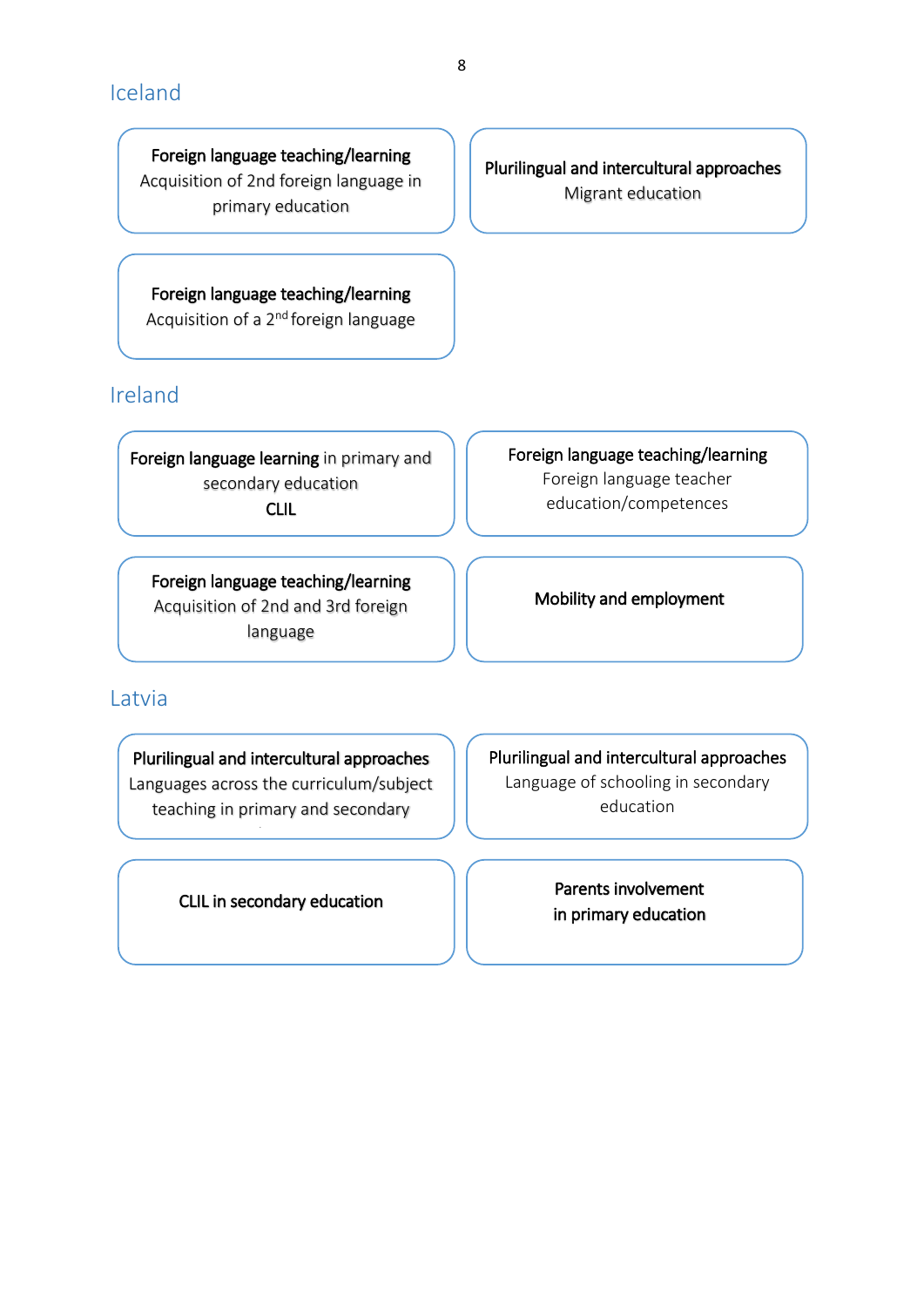## <span id="page-8-0"></span>Liechtenstein

Early language learning

in pre-school/-kindergarten education

Migrant education

#### Foreign language teaching/learning

Language teacher competences

Plurilingual and intercultural approaches Languages across the curriculum/subject teaching in primary/secondary education Language of schooling

## <span id="page-8-1"></span>Lithuania

Foreign language teaching/learning Acquisition of second and third foreign language in primary/secondary education

Plurilingual and intercultural approaches Languages across the curriculum/subject teaching

## <span id="page-8-2"></span>Malta

Foreign language teaching/learning Skill development in line with CEFR descriptors Acquisition of 2nd/3rd foreign language

Assessment in second and foreign language learning Skill development in secondary education

## Assessment, evaluation, CEFR

implementation/competences

#### **Mobility**

Digital learning in primary and secondary/vocational education

#### Assessment, evaluation

Learning strategies

#### Foreign language teaching /learning

Learning outcomes, from teaching the content to teaching the student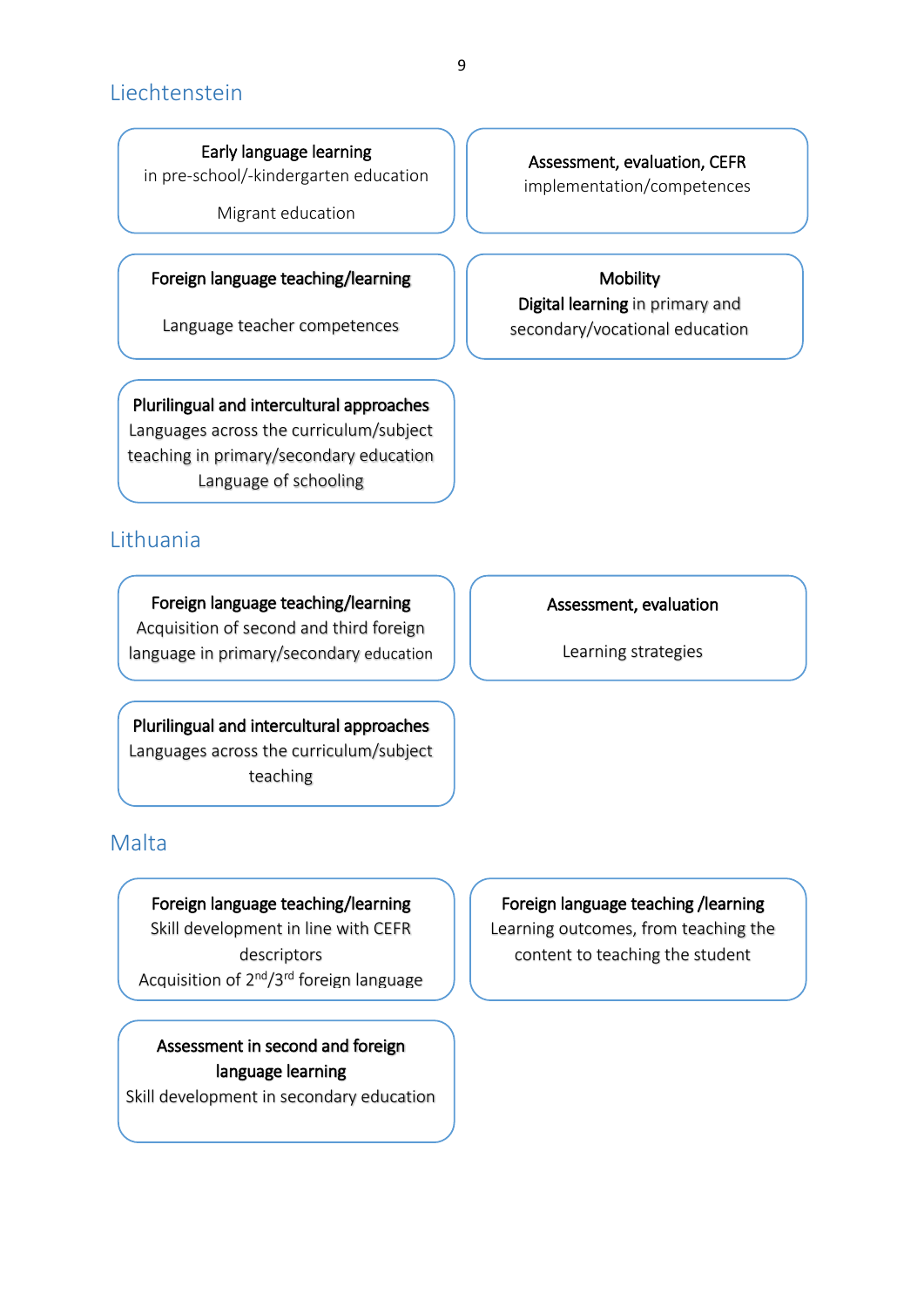## <span id="page-9-0"></span>Montenegro

Early language learning in pre-primary education

Outcome-based assessment in primary and secondary education Digital learning

CLIL in primary and secondary education

Foreign language teaching/learning 21st century skills in primary and secondary education

Plurilingual and intercultural approaches Languages across the curriculum/subject teaching

# <span id="page-9-1"></span>**Netherlands**

Foreign language teaching/learning

Skill development in secondary education

Foreign language learning Non-national English as lingua franca

# <span id="page-9-2"></span>**Norway**

Plurilingual and intercultural approaches

Language of schooling, plurilingual education, translanguaging

Digital literacy in (pre-)primary and secondary education

Plurilingual and intercultural approaches Languages across the curriculum/subject teaching in primary and secondary

education in the control of the control of the control of the control of the control of the control of the control of the control of the control of the control of the control of the control of the control of the control of

Digital (distance) learning

## (Foreign) language learning

Skills development

10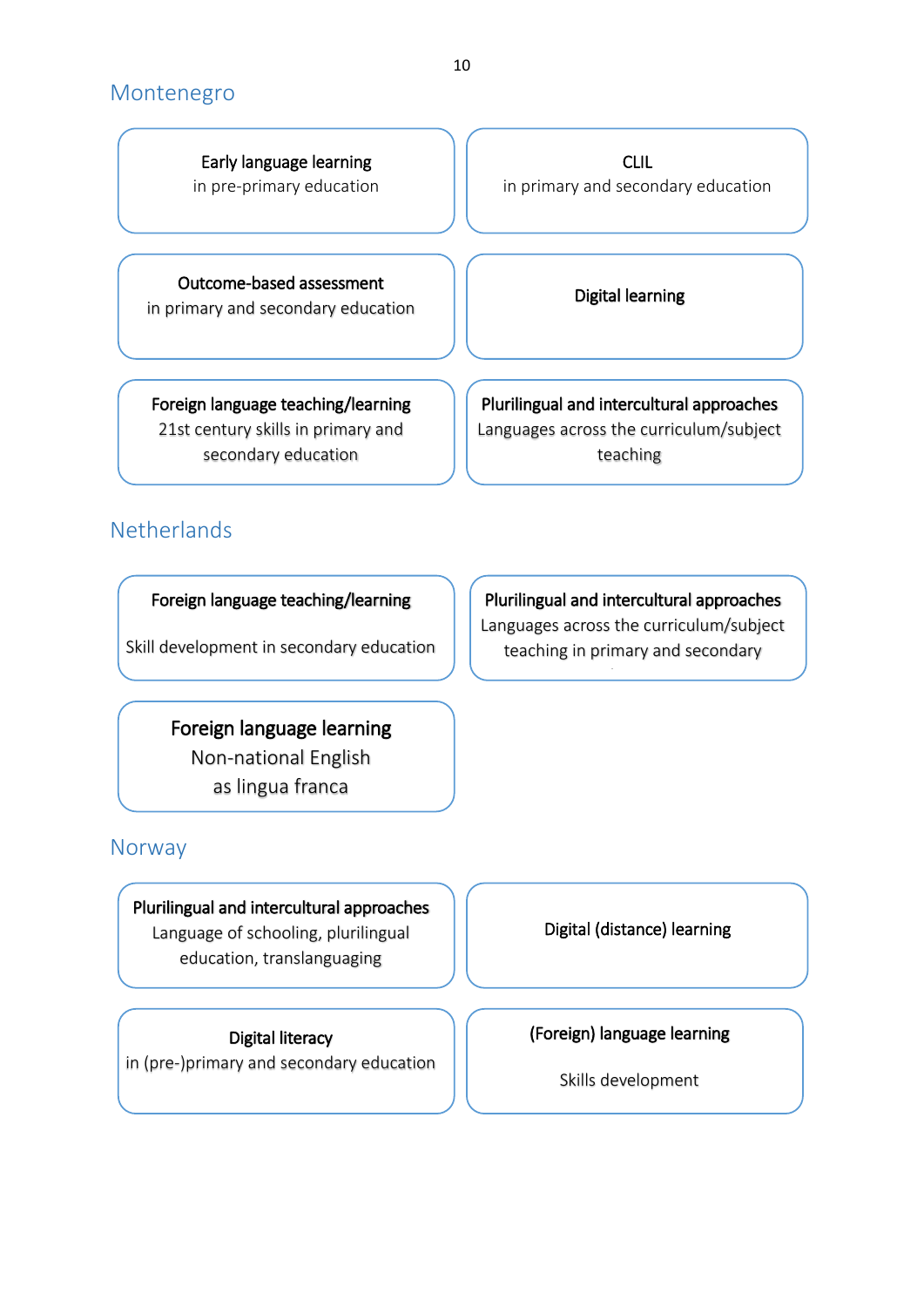# <span id="page-10-0"></span>Poland

CLIL

in primary and secondary education

#### Foreign language learning

in vocational education

## <span id="page-10-1"></span>Romania

Foreign language teaching/learning Language teacher competences

Early language learning in pre-primary education

Digital literacy **Assessment, evaluation,** CEFR implementation

#### Foreign language learning

Acquisition of a 2nd foreign language and CLIL in vocational and tertiary education

# <span id="page-10-2"></span>Slovak Republic

Foreign language learning Innovation and curriculum development

> CLIL in secondary education (Self-)Assessment

ELP in primary and secondary education

Harmonisation of assessment and evaluation in foreign language education

Plurilingual and intercultural approaches Language awareness in primary and secondary education

in (pre-)primary education

Early language learning

11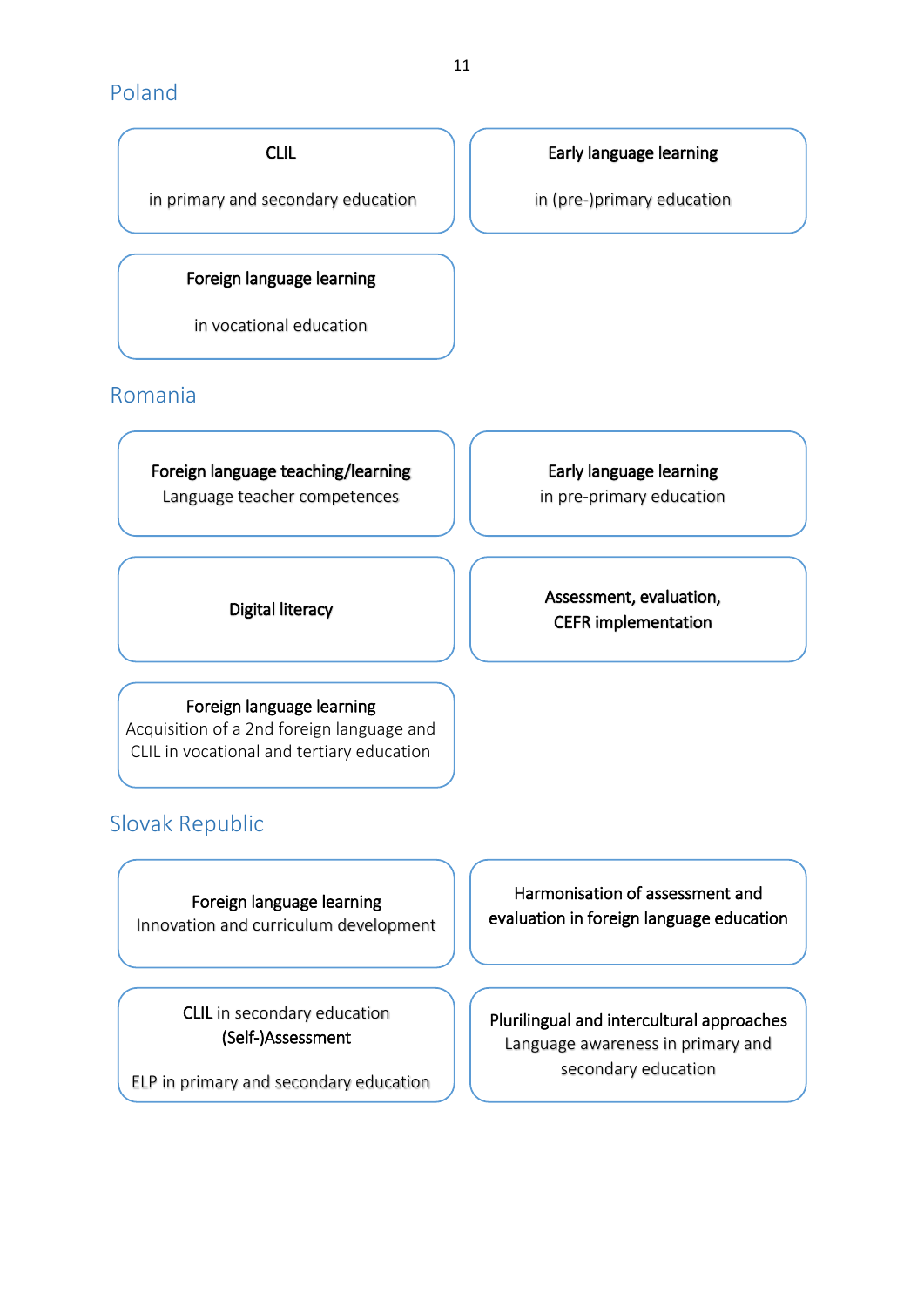#### Assessment, evaluation

leaving exam in secondary school

## <span id="page-11-0"></span>Slovenia

#### Early language learning

in primary education

#### Foreign language teaching/learning

Language teacher competences

## Foreign language learning

Acquisition of 2nd foreign language

# Plurilingual and intercultural approaches

Translanguaging/Languages across the curriculum/subject teaching in (pre-) primary education

Romani

Language of schooling

in (pre-)primary education

<span id="page-11-1"></span>Sweden

Plurilingual and intercultural approaches Translanguaging Migrant education

Early language learning in (pre-)primary education

Digitial (distance) learning